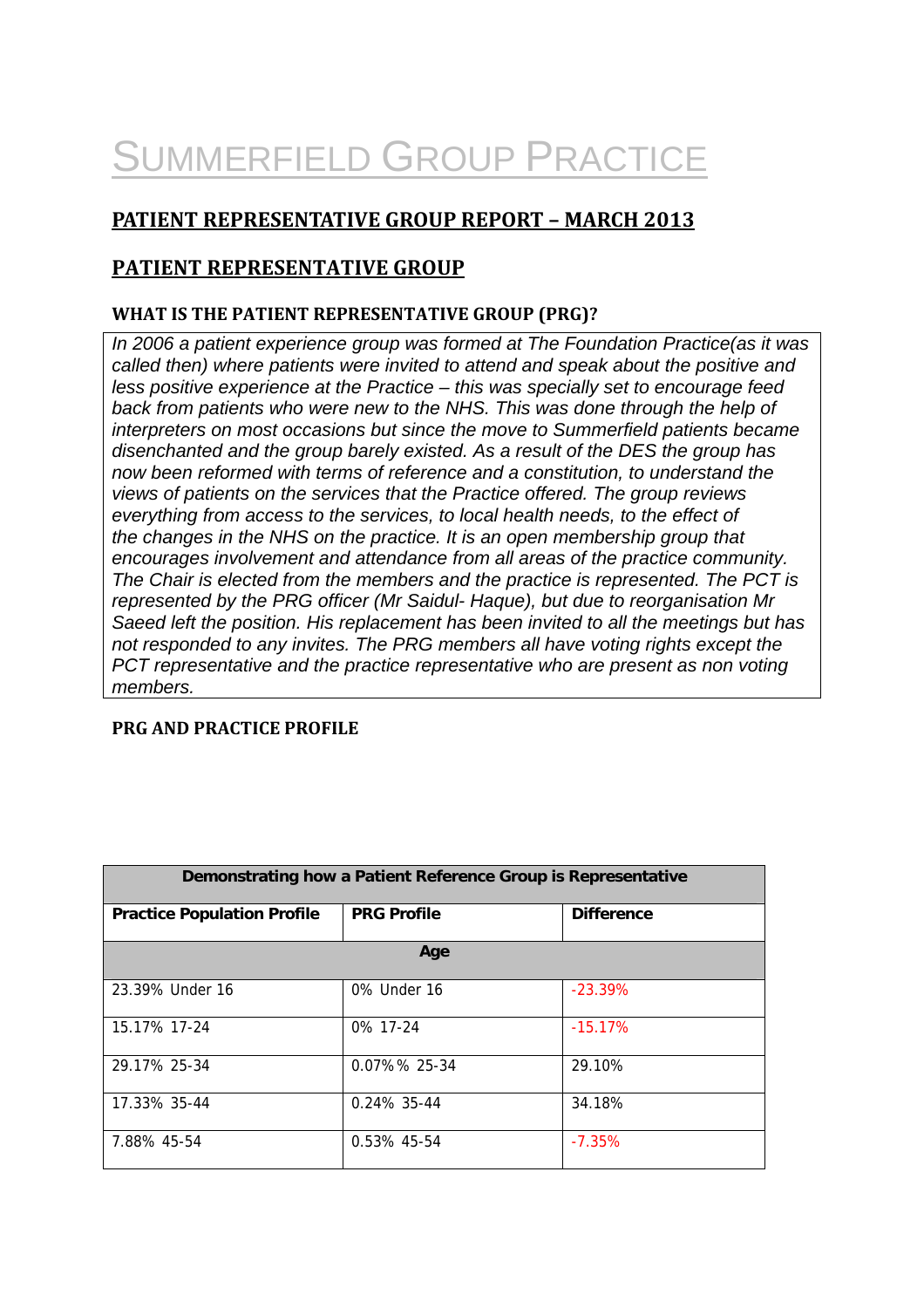| 3.40% 55-64                             | 0.01% 55-64                             | 0.99%     |
|-----------------------------------------|-----------------------------------------|-----------|
| 1.13% 65-74                             | 1.85% 65-74                             | 0.73%     |
| 0.44% 75-84                             | 4.76% 75-84                             | 4.32%     |
| 0.17% 85 and Over                       | 0% 85 and Over                          | $-0.17%$  |
|                                         | <b>Ethnicity</b>                        |           |
| <b>White</b>                            | <b>White</b>                            |           |
| 5.56% British Group                     | 1.49% British Group                     | $-4.44%$  |
| 0.56% Irish                             | 0% Irish                                | $-0.56%$  |
| <b>Mixed</b>                            | <b>Mixed</b>                            |           |
| 0.72% White & Black Caribbean           | 0% White & Black Caribbean              | $-0.72%$  |
| 0.58% White & Black African             | 0% White & Black African                | $-0.58%$  |
| 0.20% White & Asian                     | 0% White & Asian                        | $-0.20%$  |
| <b>Asian or Asian British</b>           | <b>Asian or Asian British</b>           |           |
| 3.27% Indian                            | 0.64% Indian                            | $-2.64%$  |
| 5.08% Pakistani                         | 0.39% Pakistani                         | $-4.29%$  |
| 1.14% Bangladeshi                       | 0.39% Bangladeshi                       | $-4.69%$  |
| <b>Black or Black British</b>           | <b>Black or Black British</b>           |           |
| 5.12% Caribbean                         | 0.34% Caribbean                         | $-4.73%$  |
| 11.23% African                          | 0.19%% African                          | $-11.05%$ |
| <b>Chinese or other ethnic</b><br>group | <b>Chinese or other ethnic</b><br>group |           |
| 1.81% Chinese                           | 0% Chinese                              | $-1.81%$  |
| 37.59% & any other                      | 0.11% & any other                       | $-37.48%$ |
| Not Stated %                            | Not Stated %                            | 0.45%     |
|                                         | Gender                                  |           |
| 53.95% Male                             | 0.15% Male                              | $-53.81%$ |
| 47.17% Female                           | 0.17% Female                            | $-47.01%$ |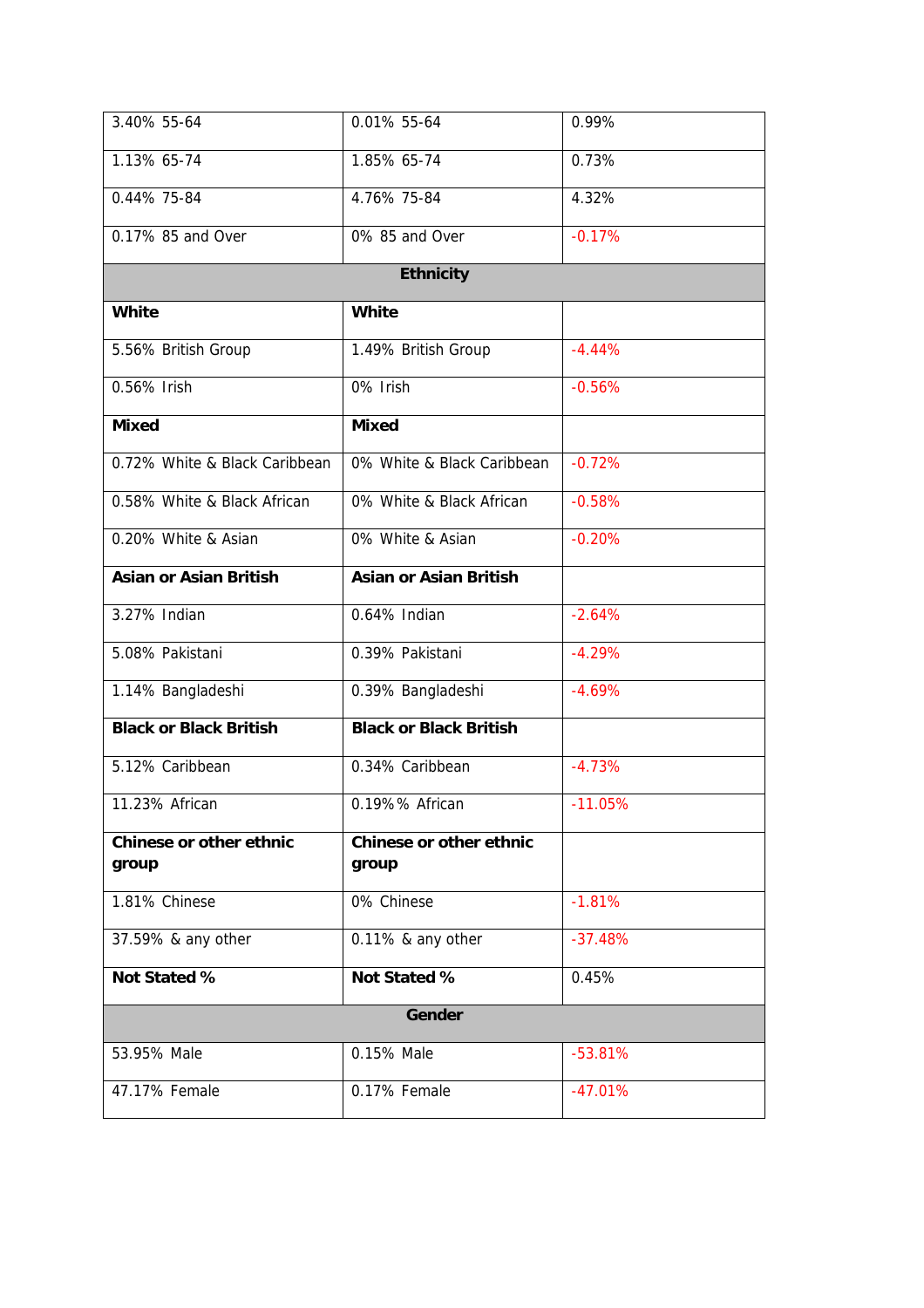## **STEPS TO ENSURE GROUP WAS REPRESENTATIVE/REASONS FOR DIFFERENCE IN GROUP** AND **PRACTICE PROFILE**

*Our practice is unlike average local surgeries within Ladywood. We were created from a previous PCT led programme to establish a Surgery for newly arrived local residents (significant number were Asylum Seekers and refugees) unable to get access to primary care elsewhere. This means our patient population consists of many different BME communities not represented within the local ward statistics, providing a big challenge for translation and interpreting services.* 

#### *This has meant*

*Since reforming the group the Practice has used various methods to engage all groups of patients. We have attended the locality Network Group meetings and invited patients to either join our group or asked them to let other patients know about our PRG. In our bimonthly practice meetings, all staff including doctors and receptionists and nurses were asked to personally invites a wide variety of patients and hand out the flyers about the group. Reception staff made available flyers at the appointment booking desk to patients making appointments, collecting prescriptions and attending for appointment. Practice Manager asked a number of patients face to face and telephone to collated a list of patients that showed interest in the early stages of the formation of the PRG and subsequently continued to display posters in reception and displayed posters externally in Pharmacies and Dentists etc. Differences between the practice population and members of the PRG Unfortunately despite our best efforts and the efforts of The PCT PPI officer (Mr Saidul Haque), we have only been able to engage those people who are not working. In particular we have had problems encouraging the under 30s or over 85s. This is also reflected in the ethnic mix of the PRG not being representative of the profile of the practice. Although we have offered to do the meetings in the evenings (Practice open till 8pm), there has been little interest from the younger population as they are too busy. Variations occurred even with constant inviting and advertising.* 

*Most likely this is because the Caucasian population is most likely to be employed and therefore less likely to be able to attend. In total 200 leaflets were handed out .Overall, we have advertised in surgery by posters, face to face contact between doctors and patients as well as handing out flyers and writing to patients on the right hand side of their prescriptions. During this exercise it was concluded that a large number of the population is under 45 and belong to the eastern European (Polish) community and most of them worked long* 

## *hours. Also high number of young mothers with children.*

#### **PRG FREQUENCY**

*After several one to one meetings between the Practice Manager and Summerfield Patients that belonged to the local network group and other patients over the telephone and email the first meeting was set up.* 

*29.11.2011 1st meeting – discussed membership, terms of reference – The*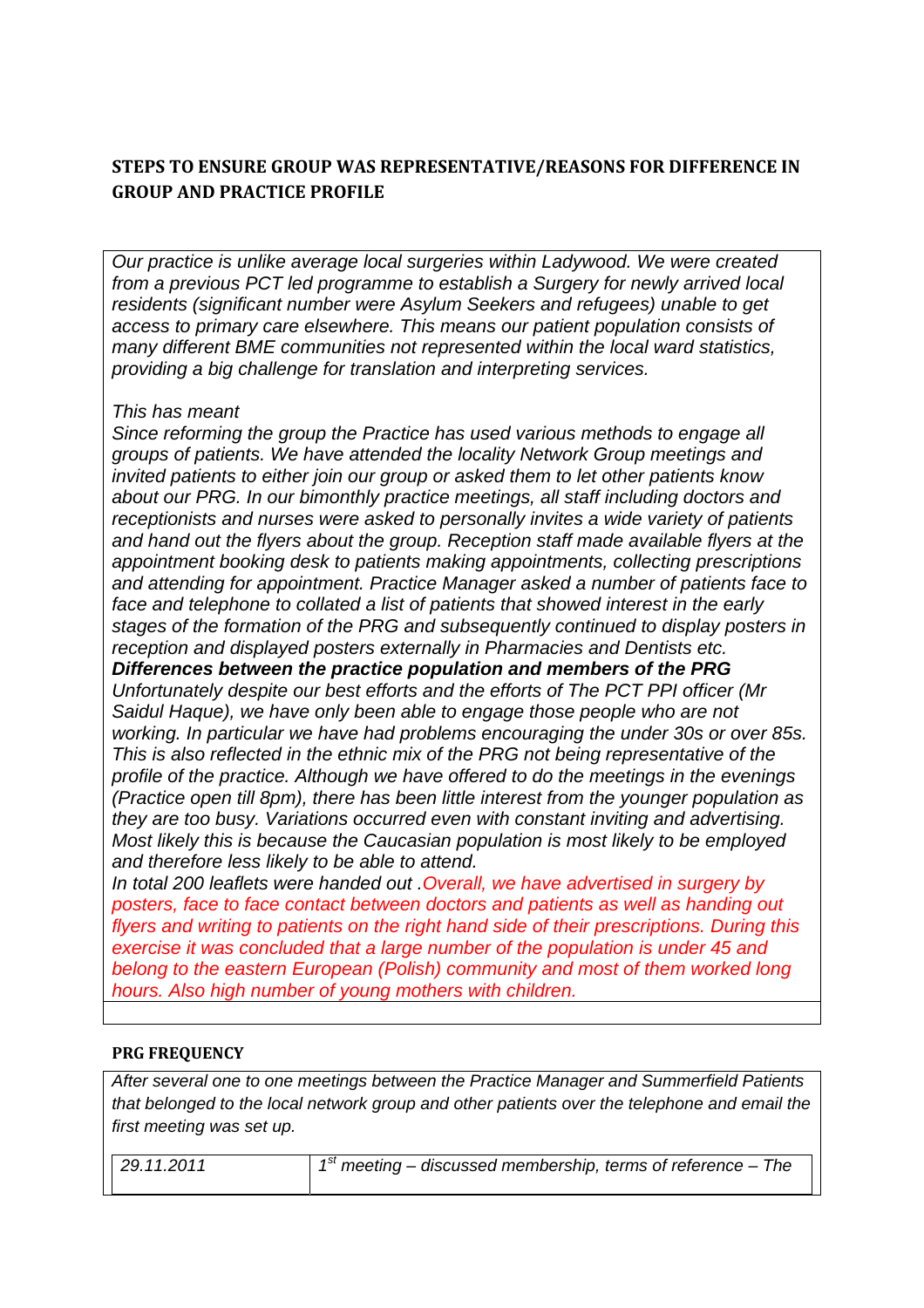|            | DES and identify priorities                                                                                                                                                                                                                                                                                                     |
|------------|---------------------------------------------------------------------------------------------------------------------------------------------------------------------------------------------------------------------------------------------------------------------------------------------------------------------------------|
|            | First year - Discussed and agreed the patient survey- priorities<br>were agreed. Goals and actions set to work on for the next 12<br>months                                                                                                                                                                                     |
|            | In the $2nd$ year 2012-13, the previous year's finding were<br>discussed again on 15.05.2012 and in subsequent<br>meetings to address the guidance "the expectation is that<br>the year 2 report posted by practices should build upon the<br>year 1 report, demonstrating how issues raised in year 1<br>have been addressed". |
|            | The PRG meeting in the last 12 months have taken place<br>on the following dates at 3-4 month intervals                                                                                                                                                                                                                         |
|            | 15.05.2012, 24.07.2012, 23.10.2012                                                                                                                                                                                                                                                                                              |
| 15.01.2013 | Final survey questionnaires agreed - survey was conducted                                                                                                                                                                                                                                                                       |
| 08.03.2013 | Results of the survey were evaluated and action plan drawn up<br>-discussed patient comments and actions for improvement                                                                                                                                                                                                        |

15.03.2013 – Meeting with Mr Terence G, discussed final report, comments from Mr G-

"This Final Report has proved that Mrs Khan, in collaboration with the Reception Staff and the Medical Staff has made every possible effort to remove the worries expressed in the first Survey. She has made the Committee aware of all actions by a series of detailed Quarterly Reports. I am delighted to report that the following improvements are now in place We now have an 0121 Phone Number. We have more Reception Staff at the busiest times of day and other concerns are being dealt with when possible..We have already identified a number of improvements for the coming year, including the provision of a larger Interpreter service. Watch this space."

#### **PRG MEMBERSHIP**

*The current membership consists of:* 

*Mr Terence G (Chair person) - Ms Eileen C - Mr Inderpal G - Ms Winsom G –* 

*Ms Maria Z – Mrs Kawser A – Mr Richard E – Miss Ruth S – Mr Kamran M – Mr Bind H – Miss Natalee L – Mr Aderito R – Mr Mitko M* 

*PCT representative failed to attend any meetings (non-voting PCT member)* 

*Non Voting practice members* 

*Dr S Raghavan* 

*Dr S Mahomed*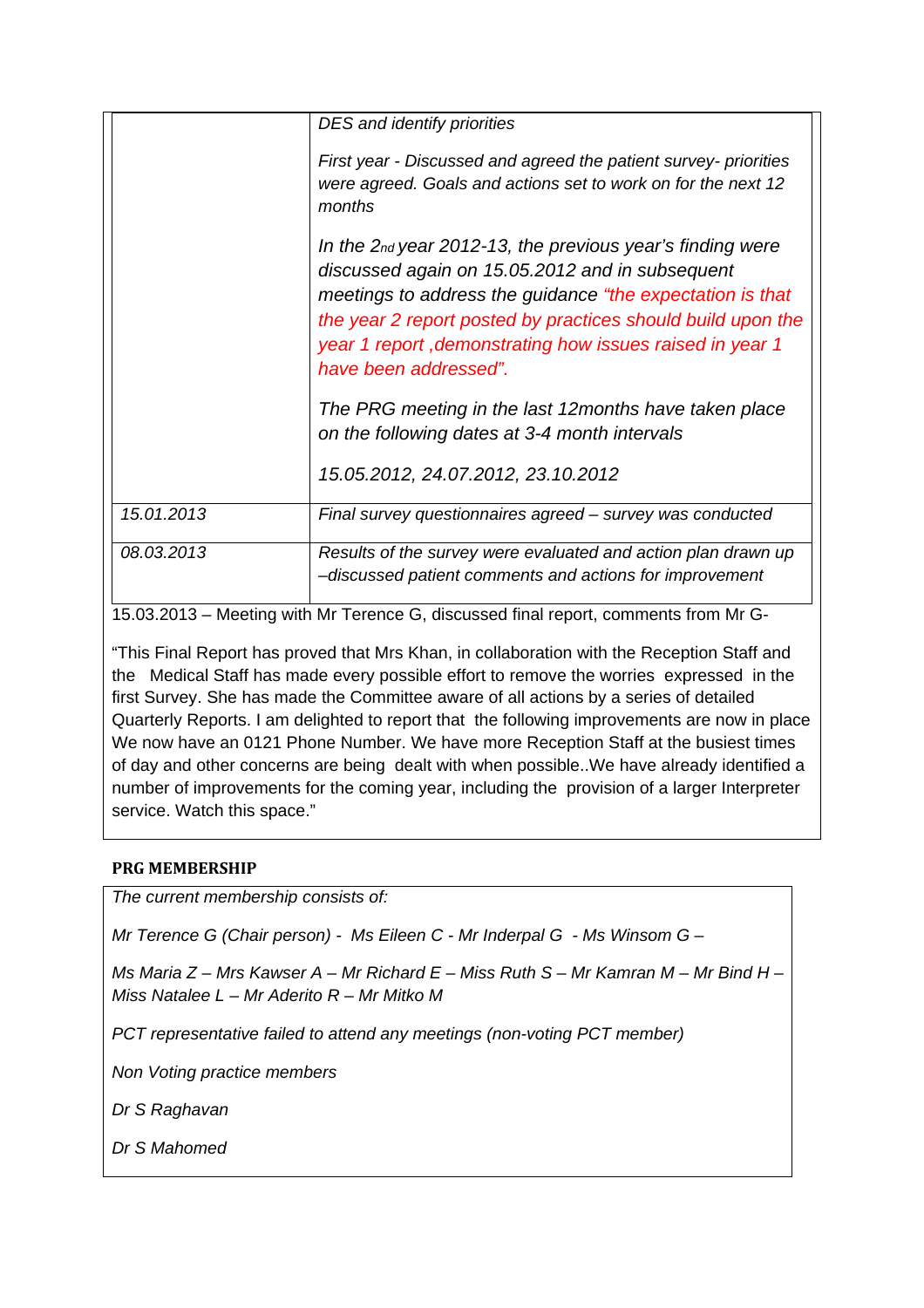*Mrs Shabnam Khan* 

*Martha (Interpreter)* 

# **PATIENT SURVEY**

## **AREAS OF PRIORITY & HOW THEY WERE DECIDED**

 *Following the meeting on 23.10.2012 the PRG looked at previous year's Mori survey results and reviewed the various issues that had been raised in the past and since the last meeting.* 

 *Discussed the priorities that needed to be included in the survey to seek patient views based on some traditional questions. From the PCT guidance document, the suggested priorities were: iv. Patient priorities and issues v. Practice priorities and issues vi. Planned Practice Changes vii. CQC related issues* 

*viii. National Patient Survey issues.* 

• The PRG chose to concentrate on patient priorities and issues and national patient survey issues (which were similar).

• It was decided that the questionnaire should be no longer than 10 questions and must include satisfaction with opening hours, appointment availability and overall satisfaction with the overall care received at the practice.

#### **SURVEY PROCESS**

For year 2 report the *guidance says "the expectation is that the year 2 report posted by practices should build upon the year 1 report, demonstrating how issues raised in year 1 have been addressed".* 

These priorities were discussed and additional priorities were added to the list:

*How did you carry out the survey? Describe the process*

• *The PRG decided to issue 100 of these questionnaires to patients*  attending the surgery over a period of 2 weeks (21<sup>st</sup> January till 4<sup>th</sup> February). *The patients were not selected.* 

*The survey sheet was given to consecutive patients who were invited to volunteer to complete the survey form.*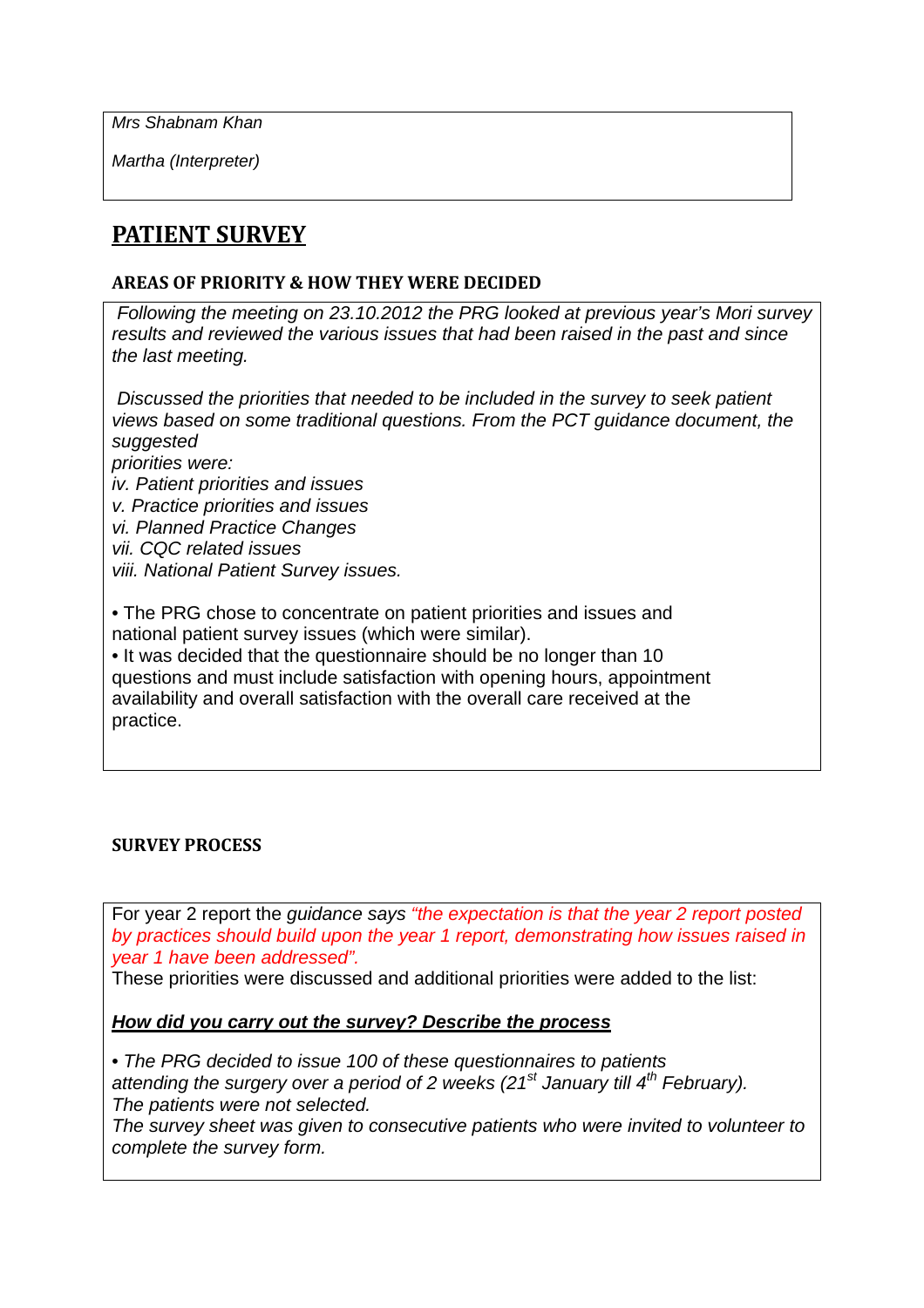• *The survey sheets were collected by staff and sealed and given to the Chair of the PRG who with the help of Practice Manager proceeded to analyse the results using a spreadsheet.* 

• *For non-English reading patients there was an interpreter or receptionist available to interpret. All chose to complete the form on site and hand back to reception.* 

• *The results were summarised for the PRG and discussed at the meeting on 08.03.2013 when the PRG drew up its conclusion that "there had been an improvement".* 

For year 2 report the *guidance says "the expectation is that the year 2 report posted by practices should build upon the year 1 report, demonstrating how issues raised in year 1 have been addressed".*

These priorities were discussed and additional priorities were added to the list:

- A&E attendances by patients of the practice to find out when they attended and why

The members decided to focus on clarifying the previous priorities on access by refining the questions so these were easier to understand:

- 1. Satisfaction with opening hours
- 2. Appointment availability and
- 3. Overall satisfaction with the overall care received at the

A&E attendances by patients of the practice to find out when they attended and why

# **DISCUSSION ABOUT RESULTS**

**RESULTS See below**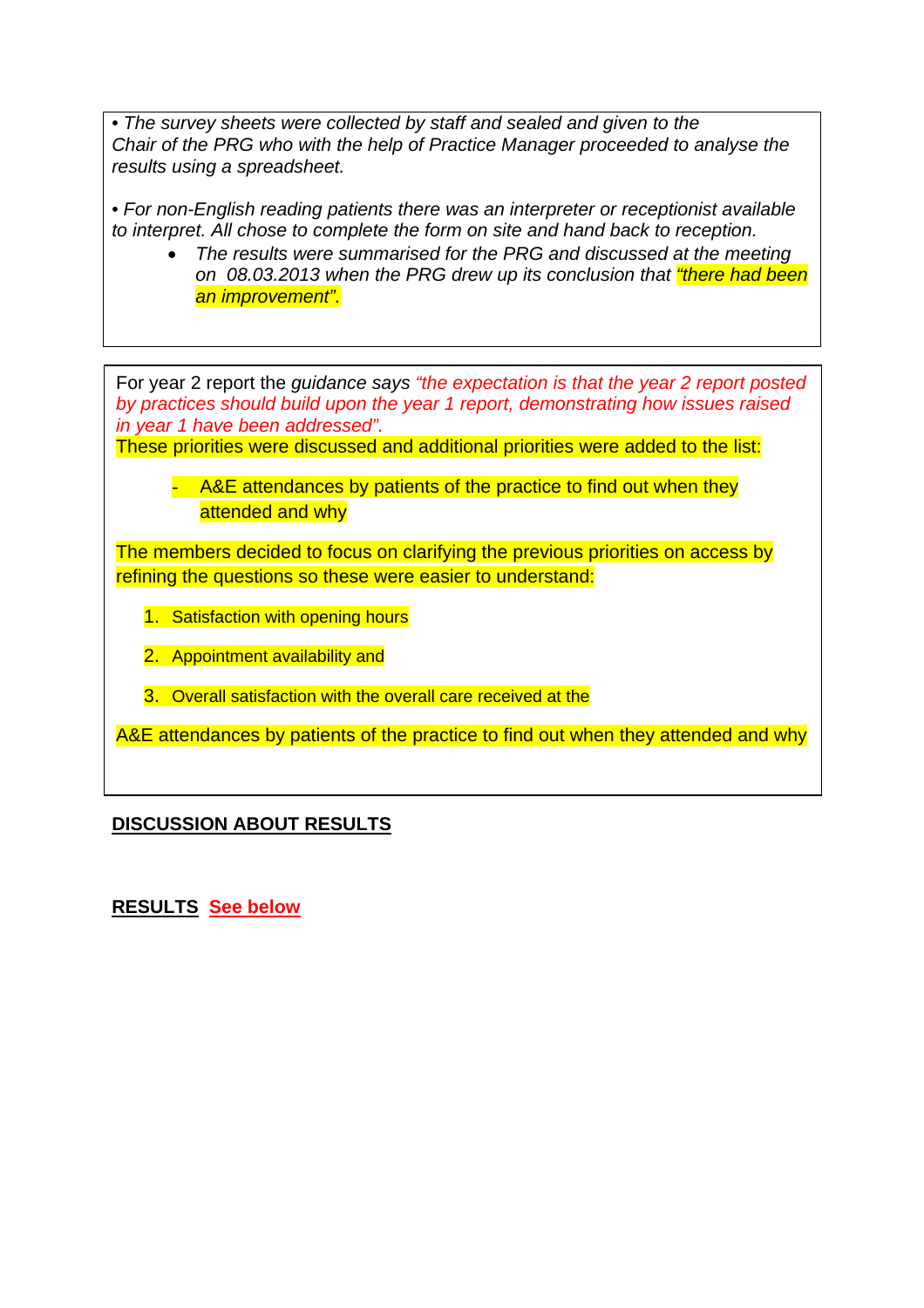| How satisfied are you with the opening hours of the surgery? |                         |     |
|--------------------------------------------------------------|-------------------------|-----|
| <b>Response</b>                                              | <b>No. of Responses</b> | %   |
| Very satisfied                                               | 53                      | 52% |
| Fairly satisfied                                             | 28                      | 23% |
| Neither / nor                                                |                         | 2%  |
| Fairly dissatisfied                                          | 10                      | 10% |
| Very dissatisfied                                            | 8                       | 8%  |
| <b>Total Responses</b>                                       | 101                     |     |

#### **2 How easy is it getting through to the surgery on the phone?**

| Response               | <b>No. of Responses</b> | %   |
|------------------------|-------------------------|-----|
| Haven't tried          |                         | 9%  |
| Very easy              | 26                      | 26% |
| Fairly easy            | 31                      | 31% |
| Not very easy          | 32                      | 32% |
| <b>Total Responses</b> | 98                      |     |

#### **3 Are you able to get an appointment with a doctor more than 2 days in advance?**

| <b>Response</b> | <b>No. of Responses</b> | %   |
|-----------------|-------------------------|-----|
| Yes             | 45                      | 45% |
| No              | 34                      | 34% |
| Can't remember  | 19                      | 19% |
| Total Responses | 98                      |     |

#### **4 Are you able to see a doctor on the same or the next 2 days the surgery is open?**

| <b>Response</b> | <b>No. of Responses</b> | %   |
|-----------------|-------------------------|-----|
| Yes             | 64                      | 68% |
| No              | 21                      | 22% |
| Can't remember  |                         | 9%  |
| Total Responses | 94                      |     |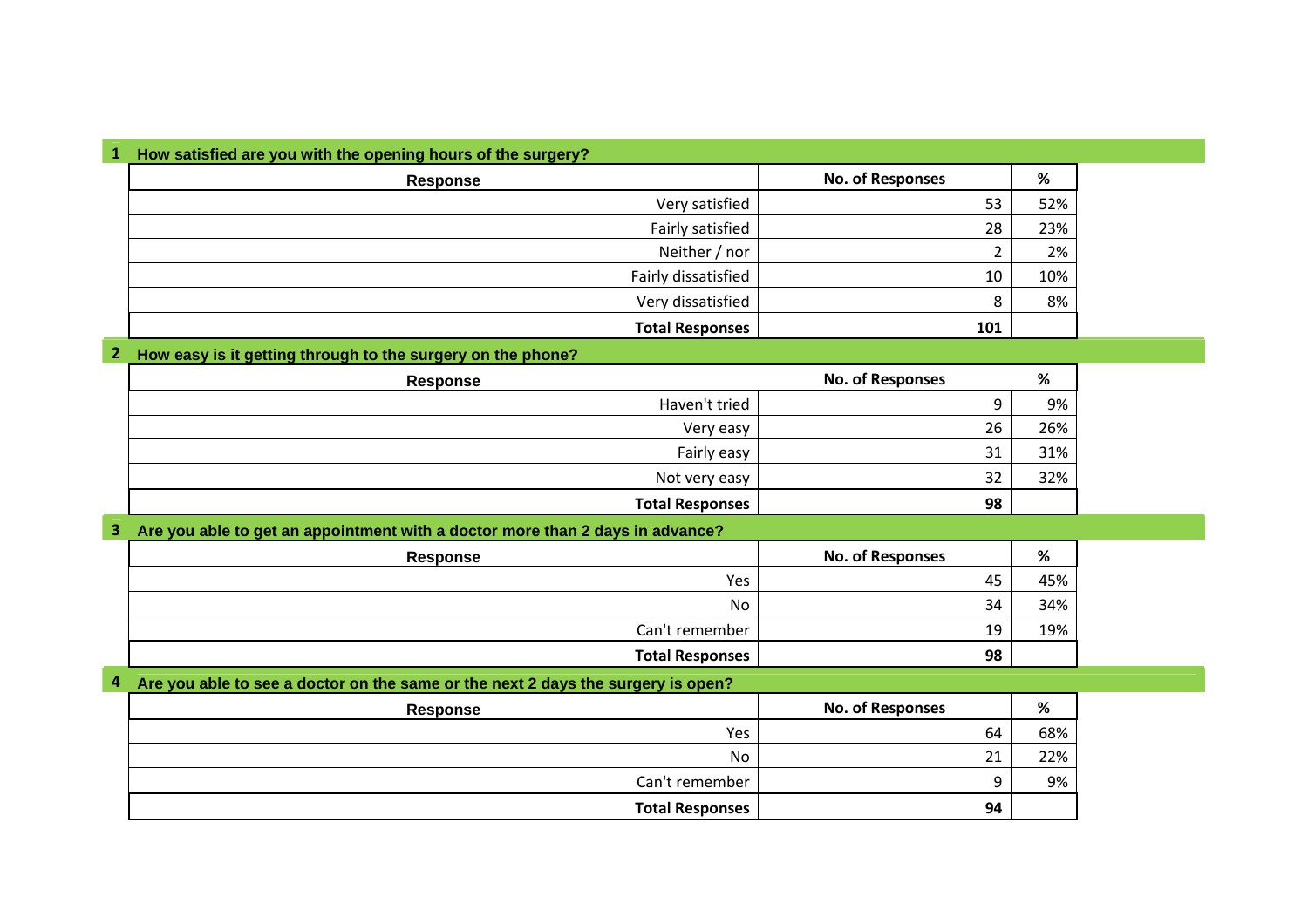| <b>Response</b>        | <b>No. of Responses</b> | $\%$ |
|------------------------|-------------------------|------|
| Very good              | 52                      | 53%  |
| Good                   | 22                      | 22%  |
| neither                | 18                      | 18%  |
| Bad                    |                         | 2%   |
| Can't remember         | 4                       | 4%   |
| <b>Total Responses</b> | 98                      |      |

#### **6 How often do you see your preferred doctor?**

| Response                | <b>No. of Responses</b> | %   |
|-------------------------|-------------------------|-----|
| Always or almost always | 26                      | 25% |
| A lot of the time       | 27                      | 27% |
| Some of the time        | 28                      | 28% |
| Never or almost never   |                         | 3%  |
| Not tried               |                         | 7%  |
| I have no preference    | 9                       | 9%  |
| <b>Total Responses</b>  | 100                     |     |

#### **7 How easy is it getting an appointment with a practice nurse?**

| Response               | <b>No. of Responses</b> | %   |
|------------------------|-------------------------|-----|
| Haven't tried          | 14                      | 14% |
| Very easy              | 39                      | 40% |
| Fairly easy            | 31                      | 32% |
| Not very easy          | 12                      | 12% |
| <b>Total Responses</b> | 96                      |     |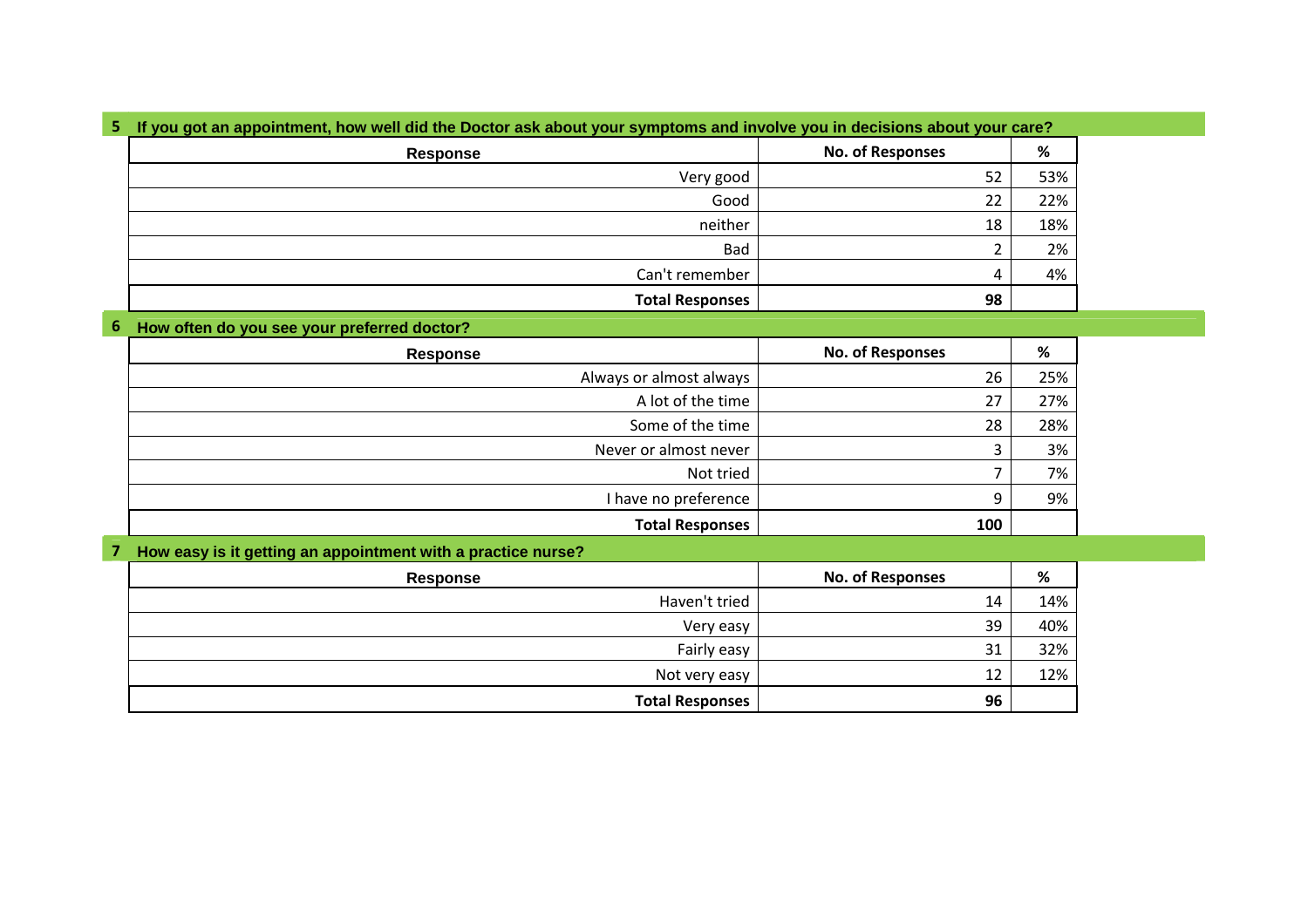| Response               | <b>No. of Responses</b> | %   |
|------------------------|-------------------------|-----|
| Very good              | 34                      | 35% |
| Good                   | 28                      | 28% |
| neither                | 21                      | 21% |
| Bad                    |                         | 5%  |
| Can't remember         |                         | 9%  |
| <b>Total Responses</b> | 92                      |     |

#### **9 Have you had a discussion with a doctor or nurse about managing a long-standing health problem?**

| <b>Response</b>                              | <b>No. of Responses</b> |     |
|----------------------------------------------|-------------------------|-----|
| <b>Yes</b>                                   | 43                      | 46% |
| No, I didn't want a discussion               | 17                      | 18% |
| No, I would have had a discussion previously | 18                      | 19% |
| Can't remember                               | 15                      | 16% |
| <b>Total Responses</b>                       | 93                      |     |

#### **10 How satisfied are you with the overall care you have received at the surgery?**

| Response               | <b>No. of Responses</b> | %   |
|------------------------|-------------------------|-----|
| Very satisfied         | 49                      | 50% |
| Fairly satisfied       | 34                      | 34% |
| Neither / nor          | 4                       | 4%  |
| Fairly dissatisfied    | 9                       | 9%  |
| Very dissatisfied      |                         | 2%  |
| <b>Total Responses</b> | 98                      |     |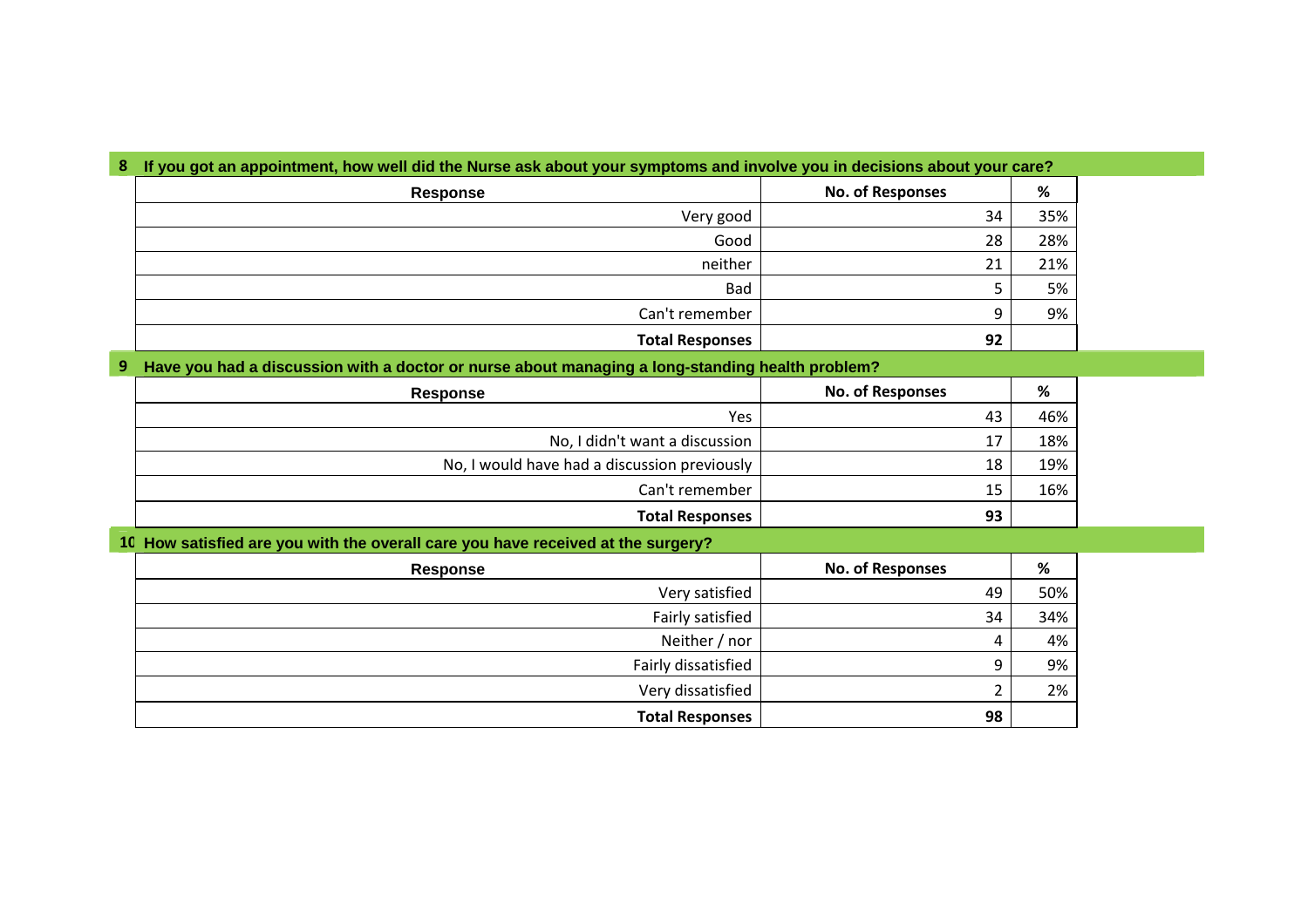# **RESULTS**



## **How satisfied are you with the opening hours of the Surgery?**

**How easy is it getting through to the Surgery on the phone?**

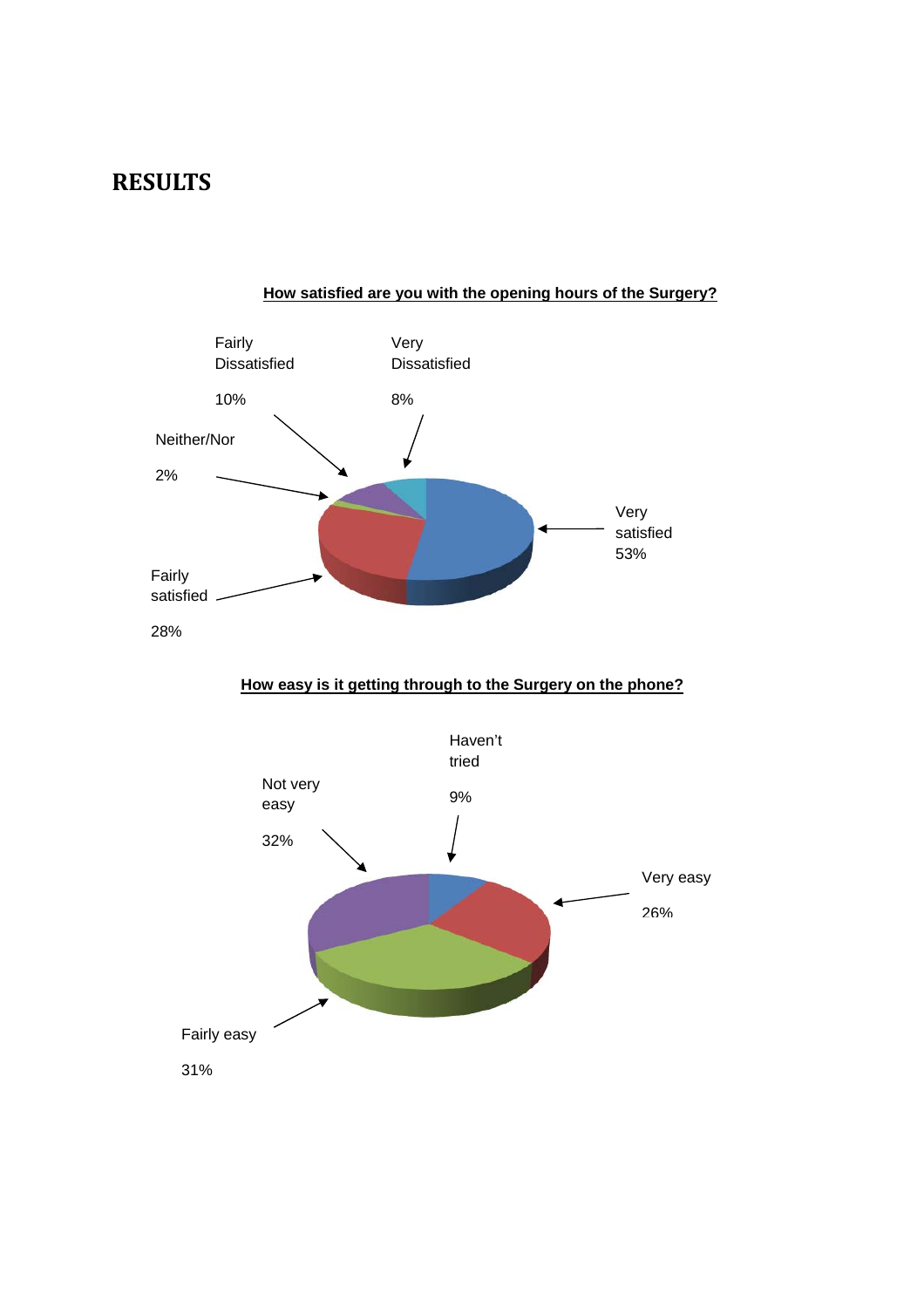#### **If you need an appointment more than 2days in advance with a doctor. Are you able to make this appointment more than 2days (between day 3and 14) in advance?**



#### **Are you able to see a doctor on the same or the next 2 days the surgery is open?**



#### **If you got an appointment, how well did the Doctor ask about your symptoms and involve you**

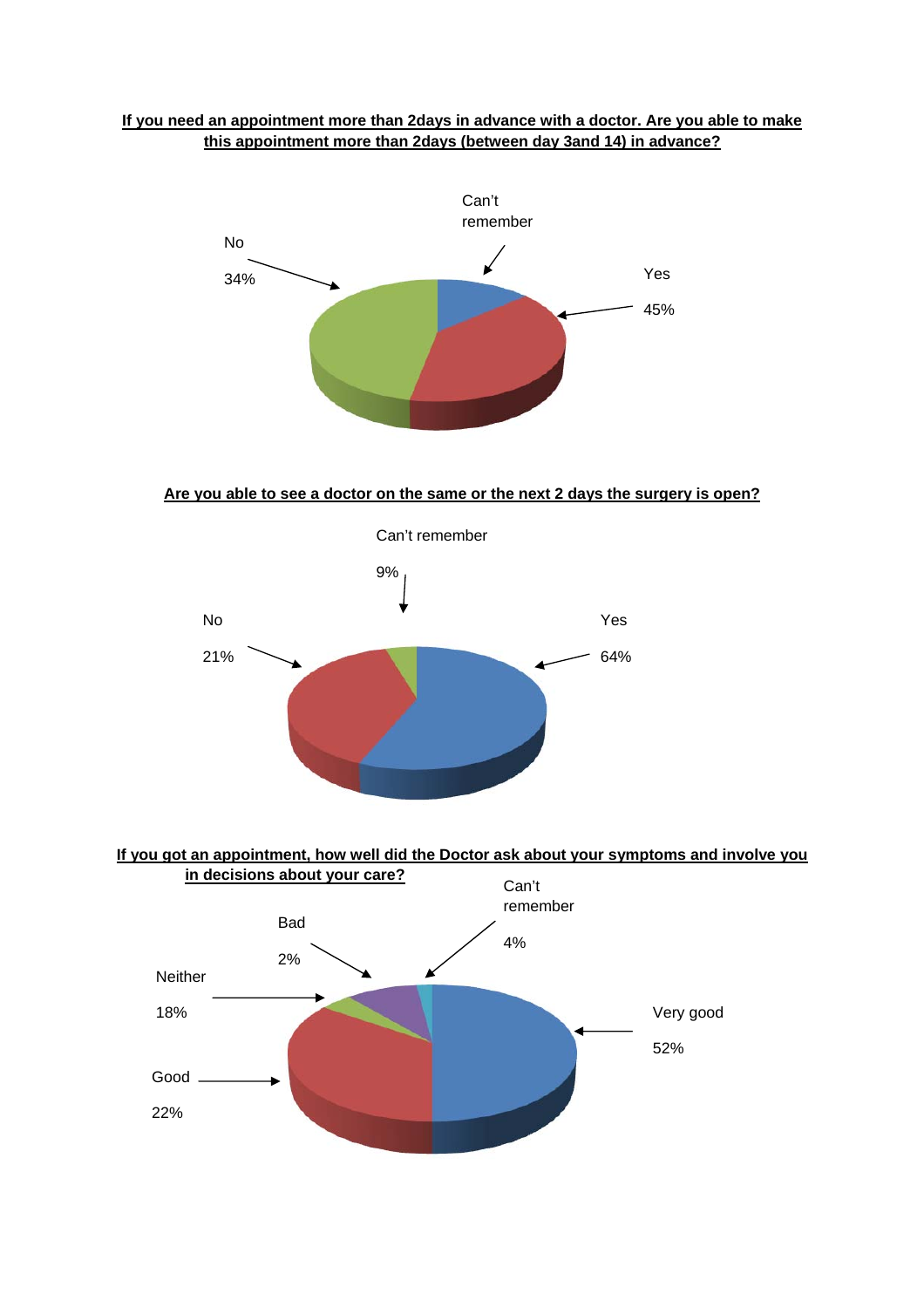#### **How often do you see your preferred doctor?**

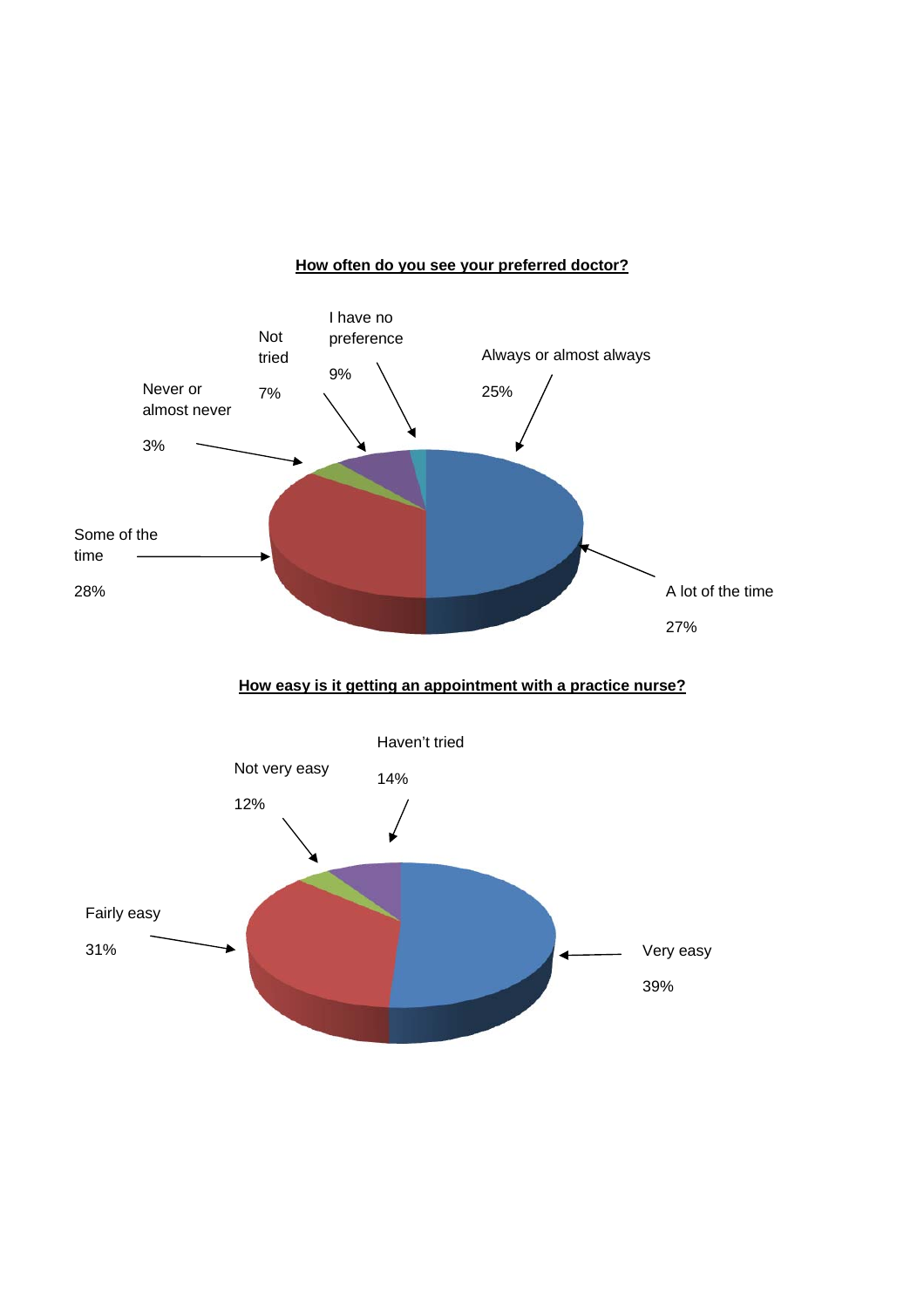

#### **If you got an appointment, how well did the practice nurse ask about your symptoms and involve you in decisions about your care?**



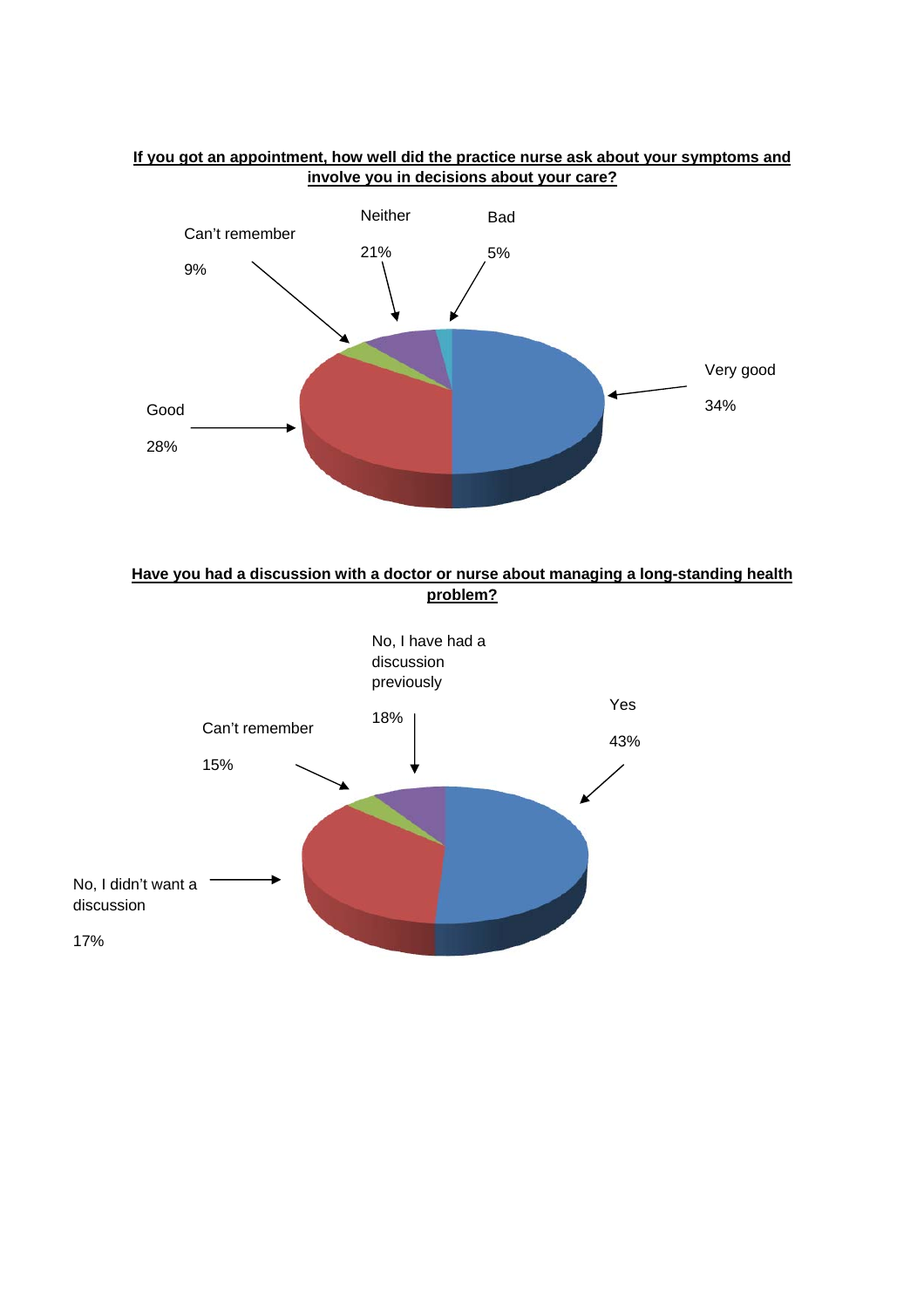

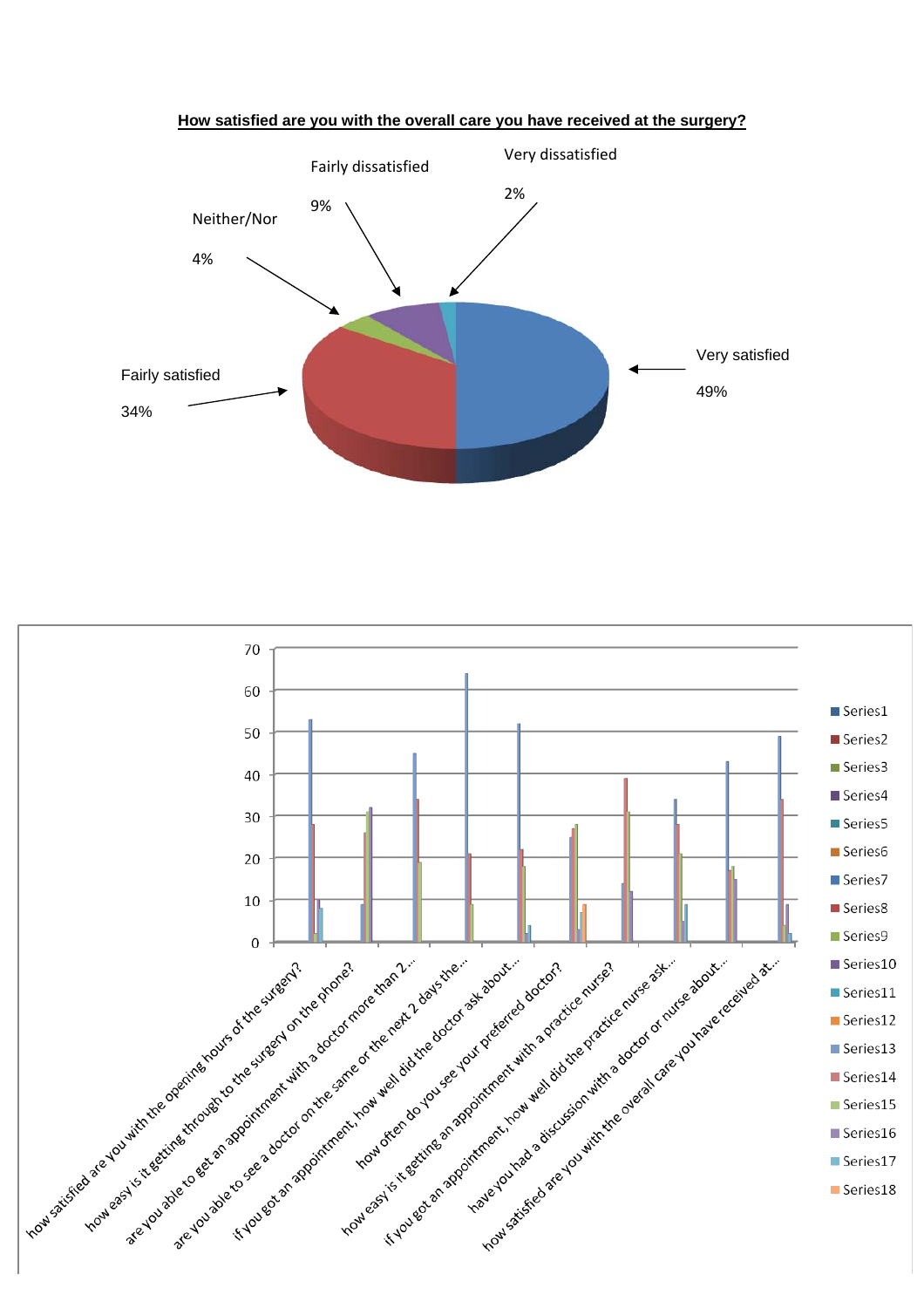#### **Patient survey for Summerfield Group Practice**

#### **2012/2013**

#### **COMMENTS:**

- 1) Need more appointments
- 2) Doctor I've seen in the past has always been in a rush only offering little time to explain symptoms and finish 2‐4mins
- 3) Even though my GP is very good at caring patients, the surgery doesn't have enough facility in case of an emergency (eg: I V lines, stitches..)
- 4) Will help with more time, easy system of appointments
- 5) The care is very good. The problem is the availability of appointments and restriction on when you can get one. The system is not user friendly
- 6) Very good doctors surgery. Very helpful staff especially Nasser the receptionist. Overall good experience
- 7) You need more Dr's + Staffs + Appointments
- 8) The surgery could do with more staff on In the morning and evening
- 9) Other than the telephone line. I am fairly satisfied with the surgery
- 10) Dawn is very helpful and very good receptionist. Practice manager is outstanding
- 11) A very good surgery
- 12) Very good services and careful as well
- 13) I find staff very helpful + respect me, easy to come in and make apt, costly on the phone
- 14) Would prefer a 0121 number as sometimes we have to hold on too long. Also we should be able to book an apt beforehand rather than call on the day
- 15) Excellent staff especially Dr Mahomed and Nasser. Also very well managed by the practice manager Shabnam. Thanks, Dawn Reeves excellent
- 16) Not a bad comment to make. All members of staff are very welcoming and professional. Needs to be a 0121 number to call for appointments, more doctor time needed!!! More frontline staff and appointment availability
- 17) Today I had my appointment attain to immediately with the assistance of a very courteous receptionist Saima. She is very patient with me when the misunderstanding occurred. She is truly asset of the organisation
- 18) Nurse in this practice really Is helpful‐big complement
- 19) I was sent home after seeing Dr Chillala but got home and fainted
- 20) Bring back the older set of Doctors who listen and explain things to you properly. Otherwise no problems
- 21) An excellent service
- 22) I am very satisfied with everyone In the surgery
- 23) I am satisfied with the surgery and happy
- 24) Doctors are very good caring their patients, but the manager should have more rooms for Doctors, increase the Doctors too. Very difficult to get an appointment doe to more patient is the surgery and the telephone line also busy in the mornings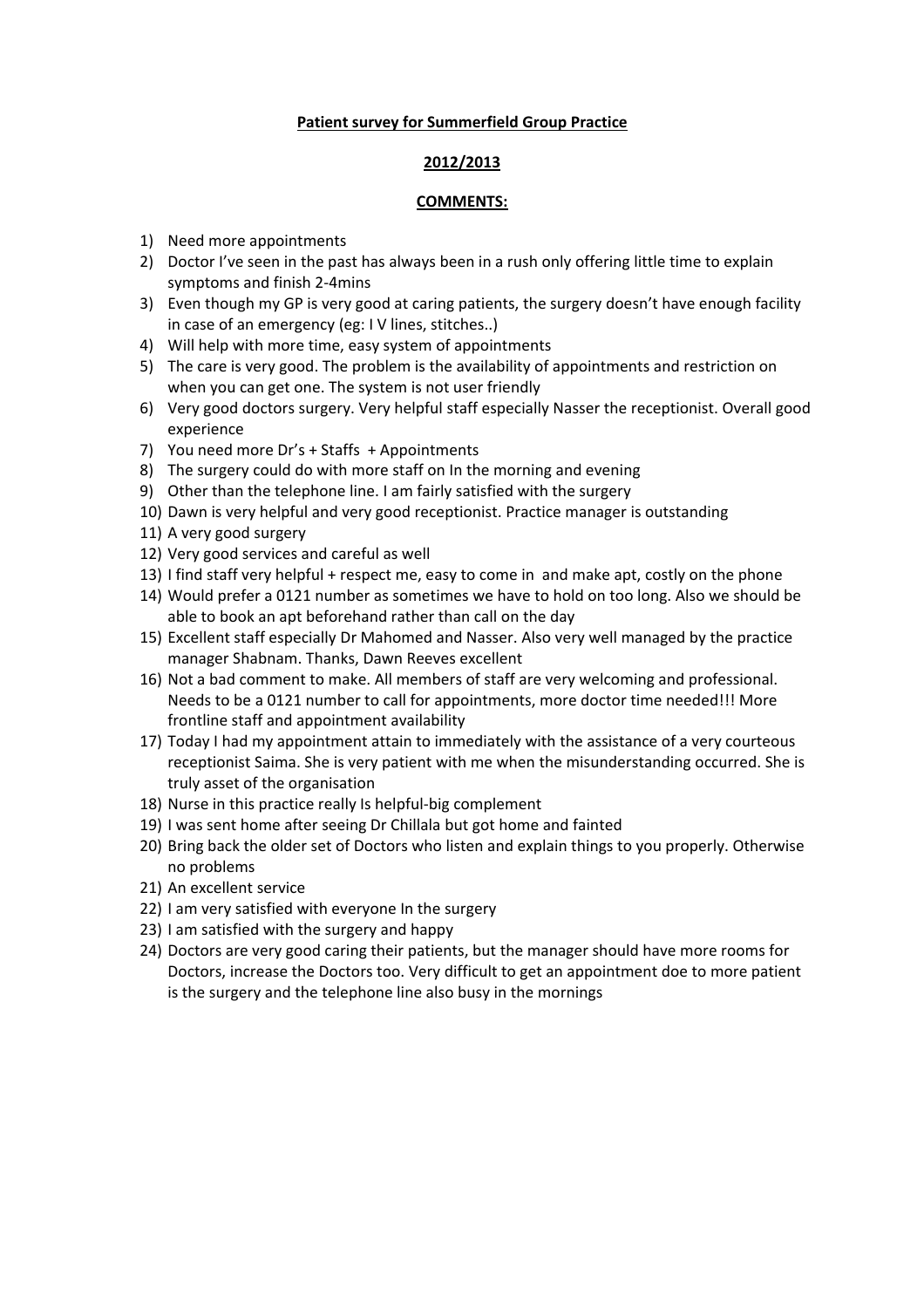## **DISCUSSION ABOUT RESULTS**

#### *The PRG reviewed the results of the survey on 08.03.2013 comparison was made to last year's survey.*

*1. The results were summarised for the PRG and discussed at the meeting.* 

- *2. The PRG also reviewed the comments made by respondents.*
- *3. The PRG had access to the following documents during the review process.*
- *Original survey questionnaire.*
- *Original survey responses*
- *A list of comments from patients as summarised (see separate list).*
- *An excel spreadsheet showing a summary of the results*

*The patient related priorities identified by the PRG were divided into measureable objective responses and subjective responses.* 

## *The measureable objective response were:*

• *Satisfaction with opening hours of the surgery.* 

• *This showed a slight drop from the survey in January 2012* 

## *(82.% vs 91%)*

- *Ease of getting through to the surgery on the telephone.*
- *This showed almost same from the survey in January 2012.*

## *(73% vs 66.8%)*

- *Ease of making an appointment with a doctor more than 2 days in advance.*
- *This showed almost the same from the survey in January 2012. (77.78% vs 64%)*
- *Ease of making an appointment with a doctor on same day or in the next 48hours.*
- *This showed almost the same from the survey in January 2012. (73.4% vs 73%)*

## *The measureable Subjective response were:*

• *Satisfaction with the overall care received at the surgery.* 

• *This showed almost the same from the survey in January 2012 (88.12% vs 87%)* 

Overall the results showed marked improvement

## *Access has been improved by a combination of the following:*

- *Opening from 8.00am to 8.00pm*
- *Extended hours opening on 3 nights from 6:30-8pm.*

*Overall satisfaction has been improved by a combination of the following:* 

- *New GP has joined the team to provide more consulting hours and for continuity of care.*
- New female to address issue of availability female doctor for those who have *this preference.*
- *New services are being setup in house:*
- *Diabetes care including insulin start clinic*
- *Respiratory care/ cardiovascular care via using the community clinics setup via ICOF.*
- *Family Planning clinic in house for implants and IUCDs*
- *Co-ordinated care via the Referral Advice Centre (RAC) and using Choose*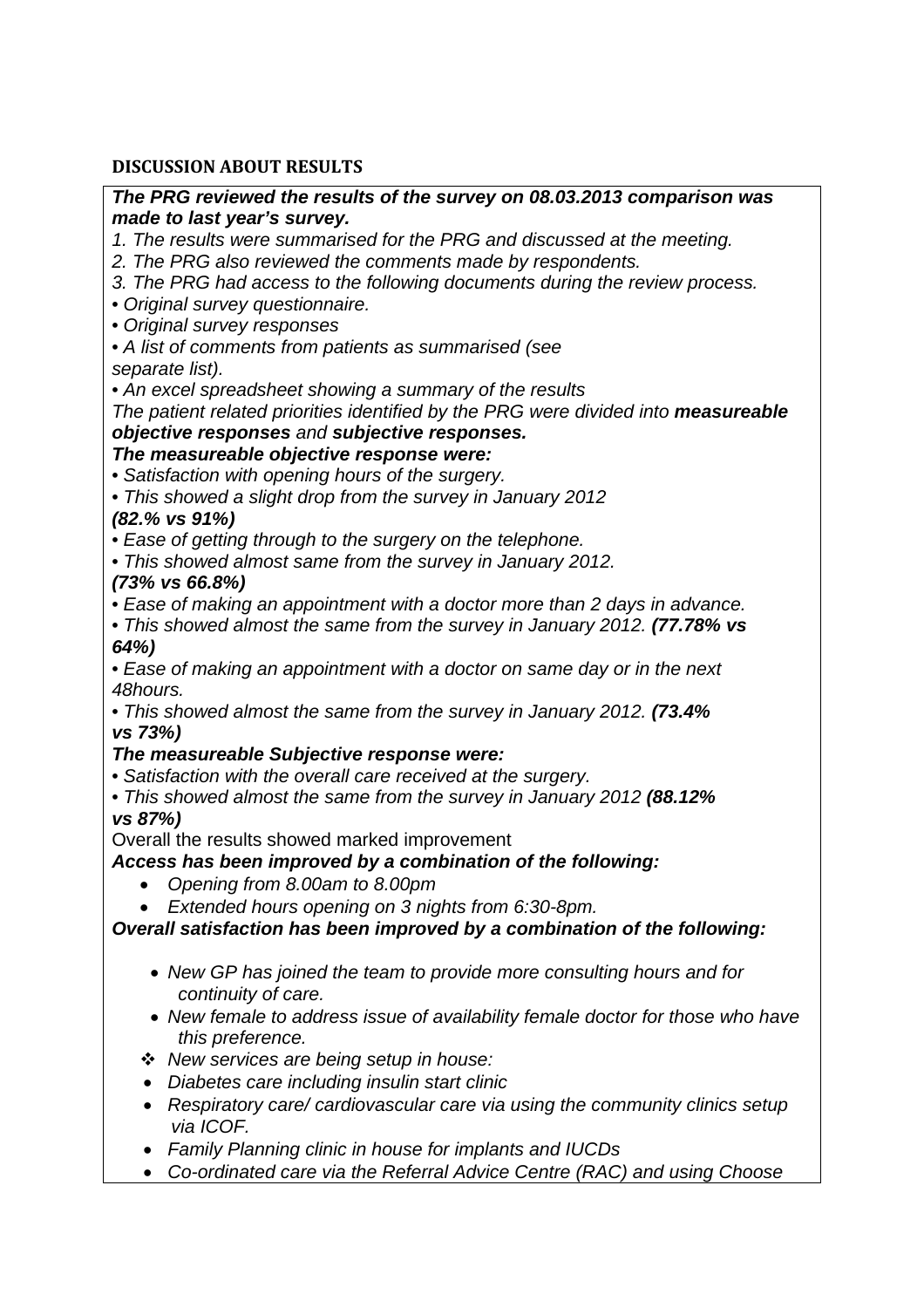*and Book.* 

• *Staff training as part of ICOF front of house training Pilot.* 

*The main actions to come out of the survey were mainly from the comments which the PRG agree should be the action points:* 

- *1. More appointments needed*
- *2. Polish speaking staff member*
- *3. Need Practice nurse to deliver health promotion in the evenings for patients that work and cannot get time off*

*- Display the results of survey in waiting room.* 

# **ACTION PLAN**

The PRG wanted to congratulate staff and continue the same good work. This will be conveyed to the staff at the next practice meeting on the good work they are doing.

| More clinicians<br>Practice leaders to consider<br>By October 2013<br>appointing GP for further few<br>appointments needed<br>extra sessions - However<br>one GP presently on<br>maternity leave due to return<br>soon - also under take<br>managing access and<br>demand capacity training<br>Polish speaking staff<br>PM to explore and meet with<br>By June 2013<br><b>BILCS</b> to have staff member<br>member available to patients<br>rather than waiting 2 days<br>made available in different<br>for interpreter through<br>languages on different<br><b>BILCS</b><br>occasions several set times<br>a week<br>Need Practice nurse to work<br>PM to give feed back to the<br>By June 2013<br>lead GP's and negotiate for<br>in the evenings to promote<br>more nursing time mainly for<br>health promotion to patients<br>who work and cannot attend<br>the evenings<br>in the mornings | ar <del>o</del> uomiy.<br>Action | <u>Task</u> | <b>Timeline</b> |
|-------------------------------------------------------------------------------------------------------------------------------------------------------------------------------------------------------------------------------------------------------------------------------------------------------------------------------------------------------------------------------------------------------------------------------------------------------------------------------------------------------------------------------------------------------------------------------------------------------------------------------------------------------------------------------------------------------------------------------------------------------------------------------------------------------------------------------------------------------------------------------------------------|----------------------------------|-------------|-----------------|
|                                                                                                                                                                                                                                                                                                                                                                                                                                                                                                                                                                                                                                                                                                                                                                                                                                                                                                 |                                  |             |                 |
|                                                                                                                                                                                                                                                                                                                                                                                                                                                                                                                                                                                                                                                                                                                                                                                                                                                                                                 |                                  |             |                 |
| <b>Actions Points from survey 2011-2012</b>                                                                                                                                                                                                                                                                                                                                                                                                                                                                                                                                                                                                                                                                                                                                                                                                                                                     |                                  |             |                 |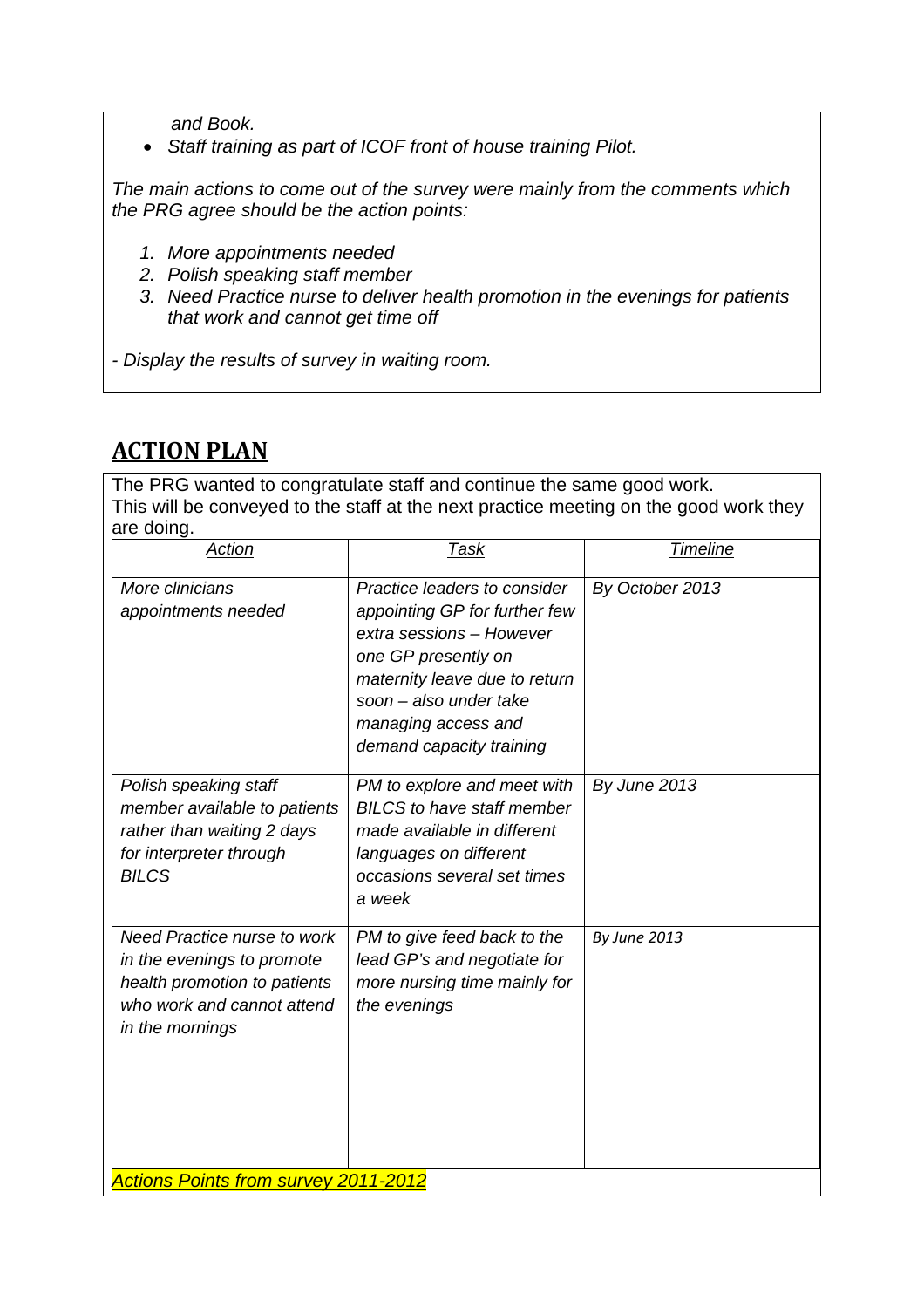- *1. Practice to review its 0845 use of telephone line number now changed to 0121 255 0419*
- *2. Improving clinical staffs engagement of patients during consultations We now have a good clinical team who are trained and very popular with patients who always have very positive feedback to give about all the clinicians*
- *3. Patients education Helping patients to make better use of Practice and wider NHS services Improving health literacy by helping patients better understand managing long term conditions – Literature printed in different languages and displayed has helped the practice achieve this and holding group education sessions*

*The PRG would like to congratulate the committee and all the Summerfield Group Practice staff members on achieving the above* 

**Furthermore, for the last outcome for the year 2 (A & E attendance was appropriate or not):** 

**The Practice conducted an exercise to review all A&E attendance slips and ask the patients when they next attended what the reason was that they attended A&E for. Majority of the patients attended inappropriately and needed further education around OOH and walk in centre. The practice has now printed separate information besides the Practice leaflet with just information on how to contact the surgery and what to do when the surgery in closed and the surgery opening hours. This is also displayed in different languages in the waiting area. During the coming months PRG members have agreed to carry out educational sessions by talking to the patients in the waiting area.** 

# **ACCESS**

# **OPENING HOURS**

|           | The practice opening hours as below: |
|-----------|--------------------------------------|
| Monday    | $08:00 - 20.00$                      |
| Tuesday   | $08:00 - 20.00$                      |
| Wednesday | $08:00 - 20.00$                      |
| Thursday  | $08:00 - 20.00$                      |
| Friday    | $08:00 - 20.00$                      |
| Saturday  | Closed                               |
| Sunday    | Closed                               |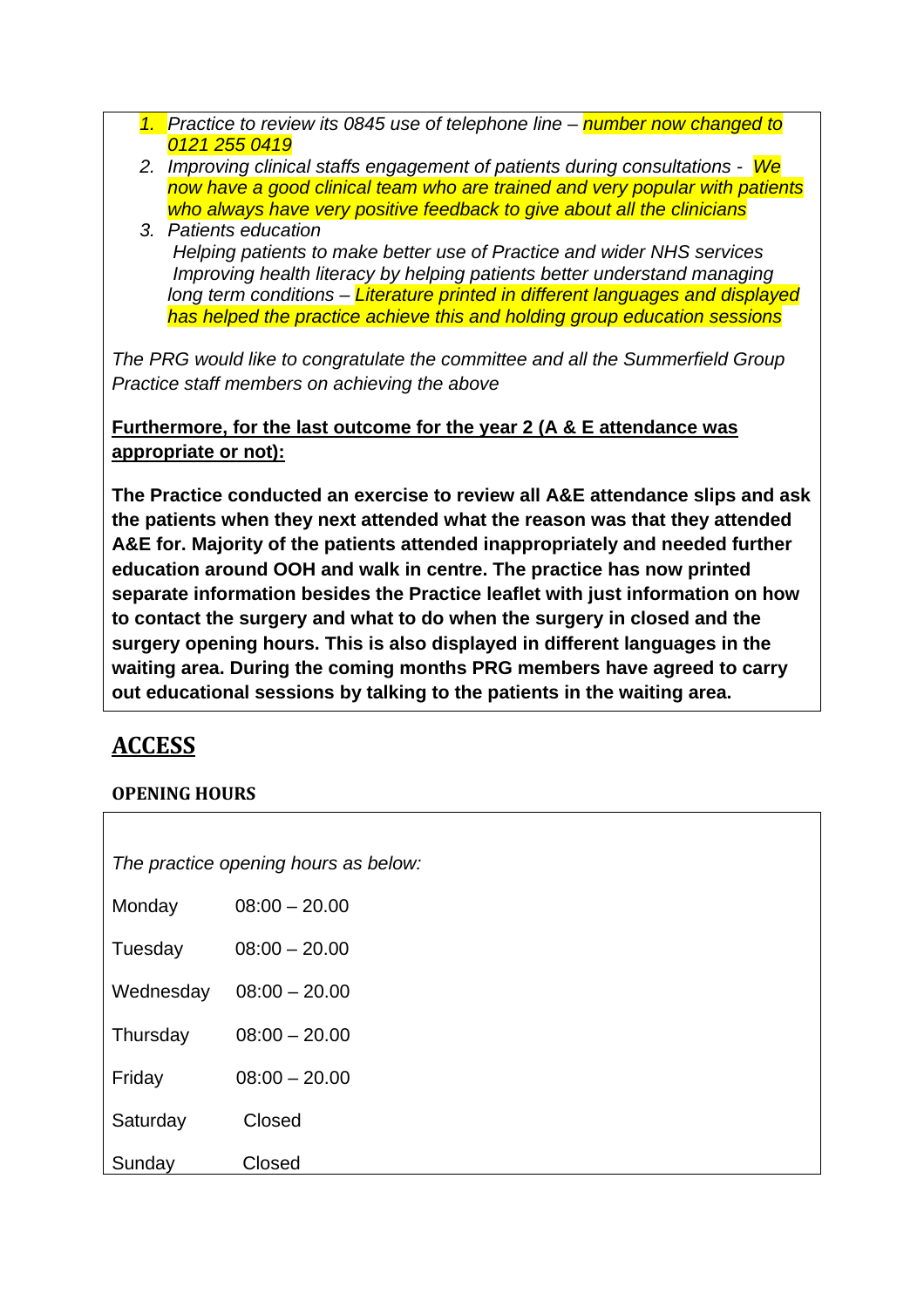Bank Holidays Closed

#### **EXTENDED HOURS**

Monday: 18.30 ‐ 20.00

Wednesday: 18.30 ‐ 20.00

Friday: 18.30 ‐ 20.00

#### **ACCESS TO SERVICES**

#### *Telephone number, address, how to access services (e.g. appointment booking, emergency appointments, out-of-hours)*

*This practice advertises one telephone number for patients to contact the practice, a message is played giving instructions and which number to press, this number has two lines. The same number will automatically transfer the patient to out-of-hours. We also advertise our fax number. At the present we do not provide email advice to patients for medico-legal reasons.* 

> **Summerfield Group Practice** Summerfield Primary Care Centre 134 Heath Street Winson Green Birmingham B18 7AL

#### **Phone line**: **0121 255 0419 Fax: 0121 687 1450**

*Poster in waiting area informing patients how to contact the Doctor in out-of-hours* 

 *Envisage system in waiting area displays instructions on how to book emergency appointment* 

*All the above is included in the Practice leaflet*